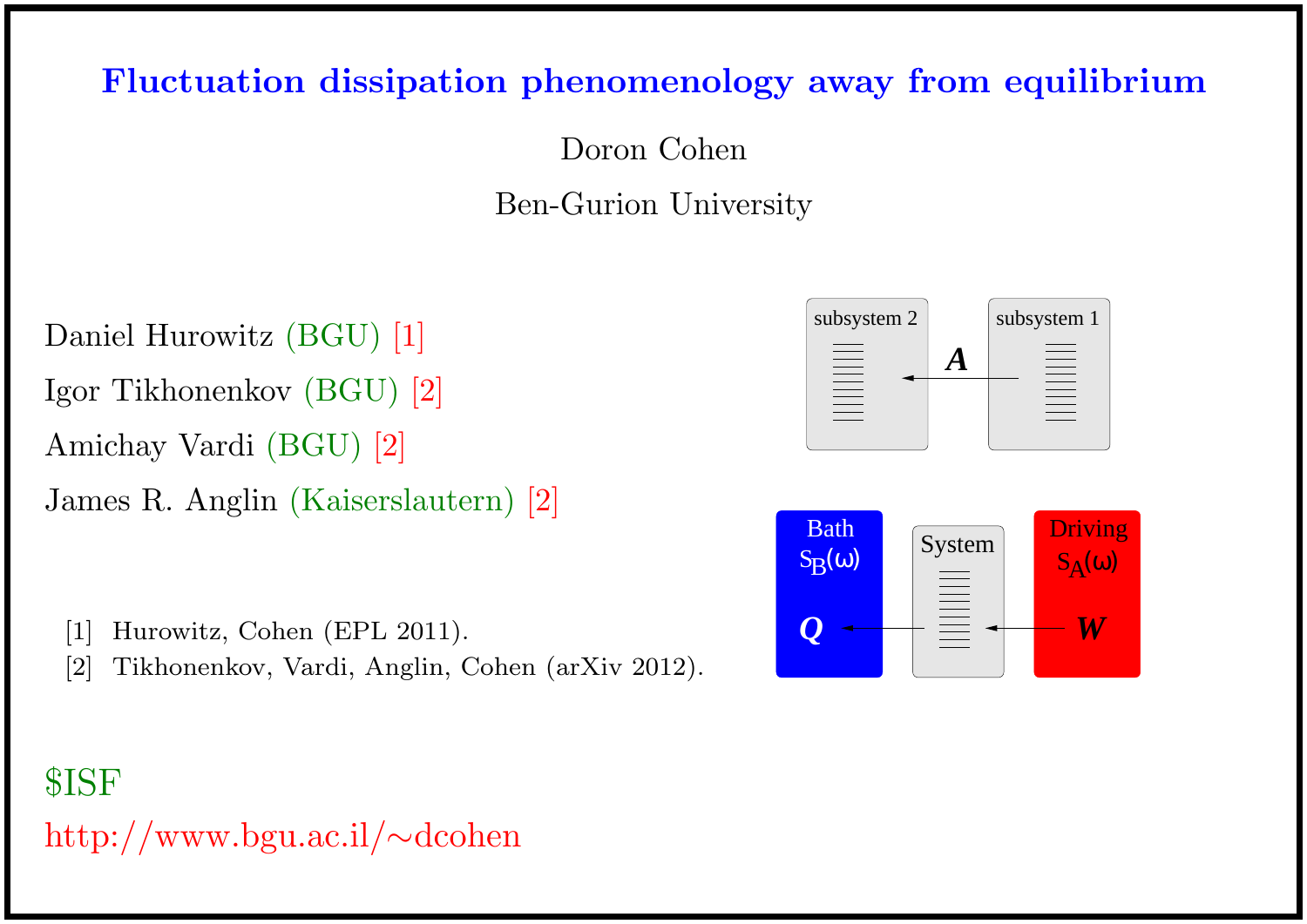### The fluctuation-diffusion-dissipation relation



$$
D_{\varepsilon} = \int_0^\infty \frac{d\omega}{2\pi} \, \omega^2 \, \tilde{C}_{\varepsilon}(\omega) \, \tilde{S}(\omega)
$$



### Derivation:

$$
\frac{\partial \rho}{\partial t} = \frac{\partial}{\partial \varepsilon} \left( g(\varepsilon) D(\varepsilon) \frac{\partial}{\partial \varepsilon} \left( \frac{1}{g(\varepsilon)} \rho \right) \right) = -\frac{\partial}{\partial \varepsilon} \left( A(\varepsilon) \rho - \frac{\partial}{\partial \varepsilon} \left[ D(\varepsilon) \rho \right] \right)
$$

M. Wilkinson (1988), based on the diffusion picture of Ott (1979)

- C. Jarzynski (1995) adding FPE perspective.
- D. Cohen (1999) adding FDT perspective + addressing the quantum case.
- G. Bunin, L. D'Alessio, Y. Kafri, A. Polkovnikov (2011) adding NFT based derivation.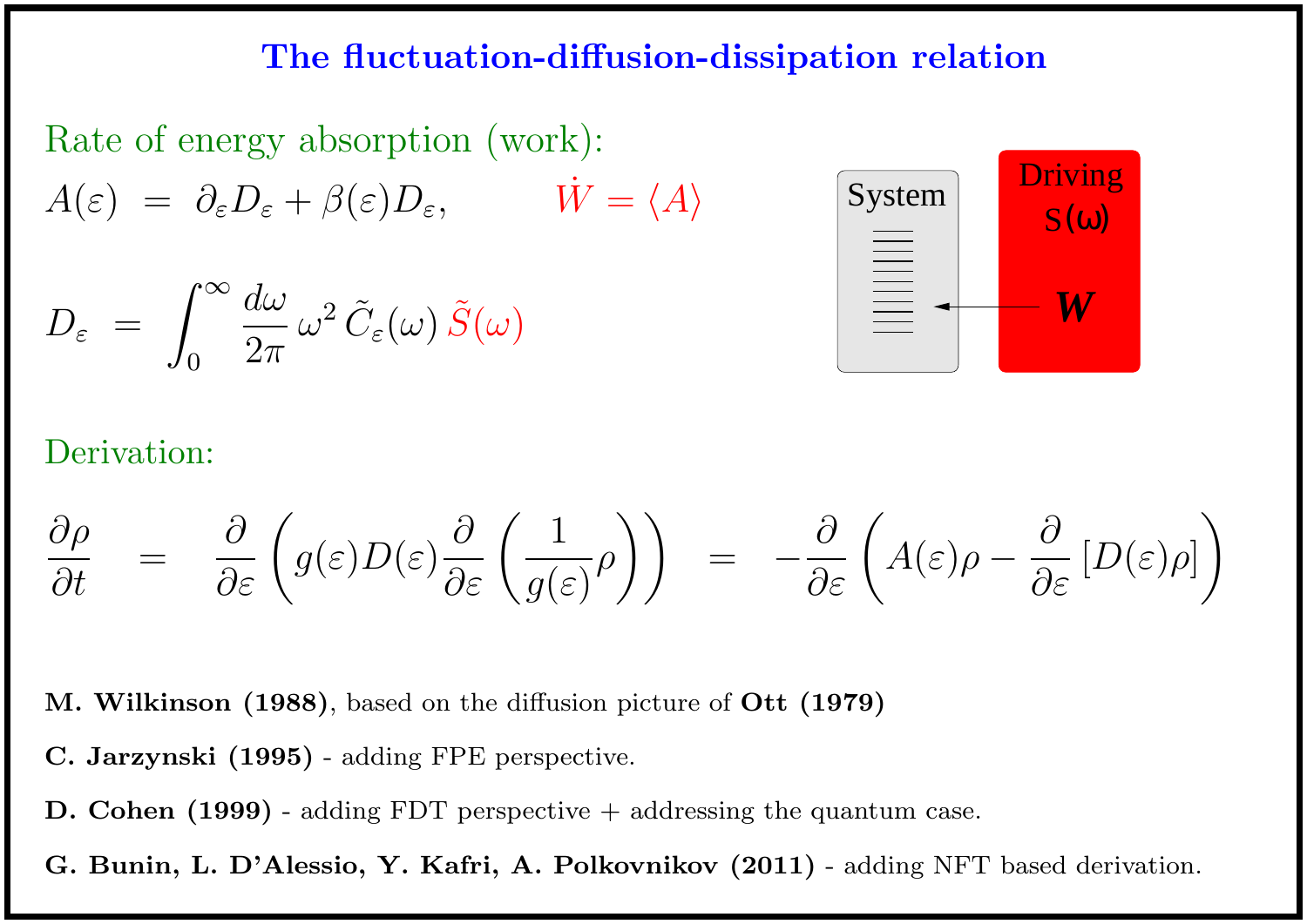# Thermalization of two subsystems

Rate of energy transfer:

$$
A(\varepsilon) = \partial_{\varepsilon} D_{\varepsilon} + (\beta_1 - \beta_2) D_{\varepsilon},
$$

$$
D_{\varepsilon} = \int_0^\infty \frac{d\omega}{2\pi} \, \omega^2 \, \tilde{S}^{(1)}(\omega) \, \tilde{S}^{(2)}(\omega)
$$



After canonincal preparation of the two subsystems:

$$
\langle A(\varepsilon) \rangle \; = \; \left( \frac{1}{T_1} - \frac{1}{T_2} \right) \langle D_\varepsilon \rangle
$$

MEQ version: Hurowitz, Cohen (EPL 2011) NFT version: Bunin, Kafri (arXiv 2012)

Derivation:

The diffusion is along constant energy lines:  $\varepsilon_1 + \varepsilon_2 = \mathcal{E}$ The proper Liouville measure is:  $g(\varepsilon) = g_1(\varepsilon)g_2(\mathcal{E} - \varepsilon)$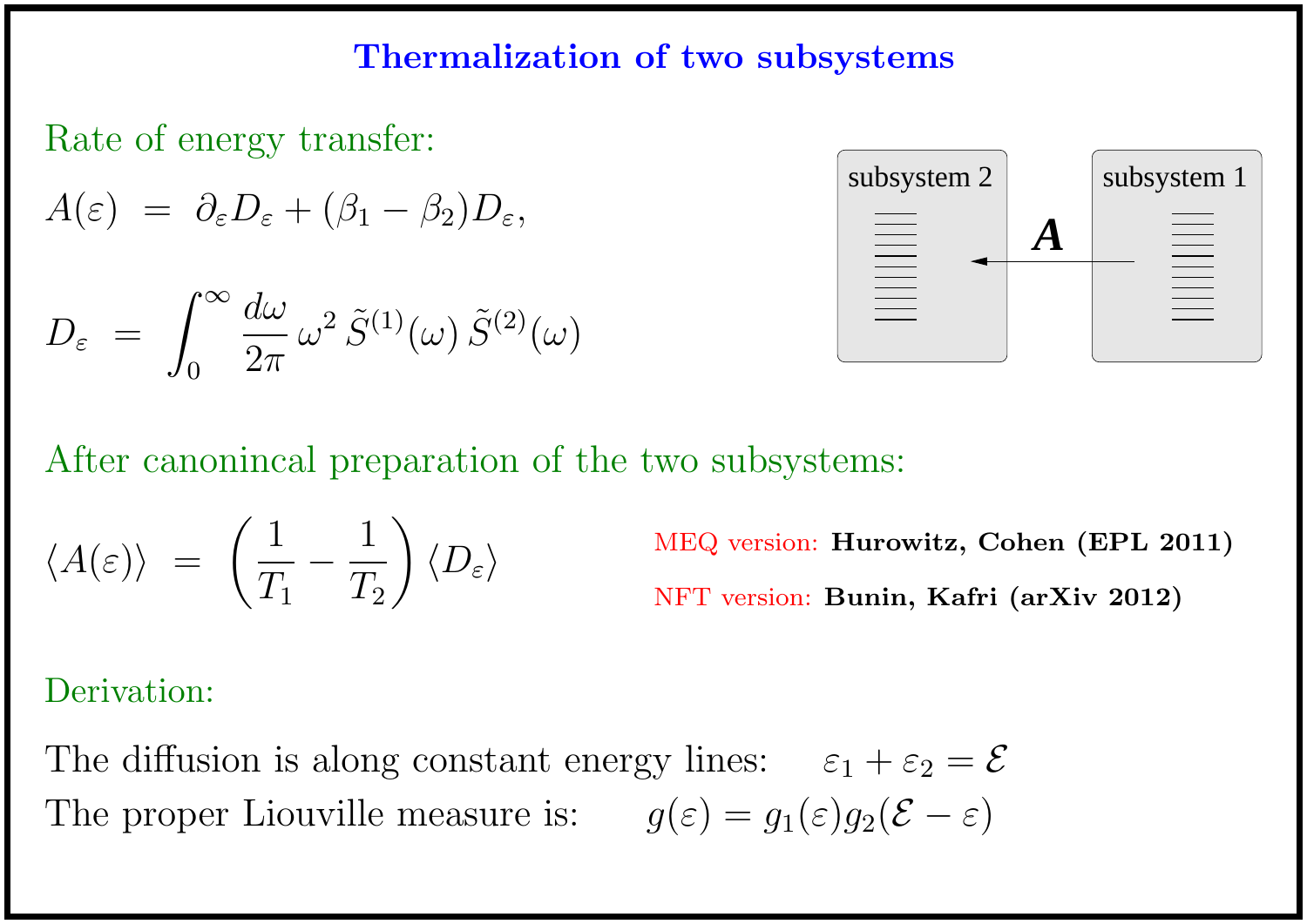#### Demonstration of diffusion: driven Bose-Hubbard trimer



[Tikhonenkov, Vardi, Anglin, Cohen (arXiv 2012)]



Quantum chaos  $\sim$  QCC [Cohen (PRL 1999)]

Originally demonstrated for RMT model [Cohen, Kottos (PRL 2000)]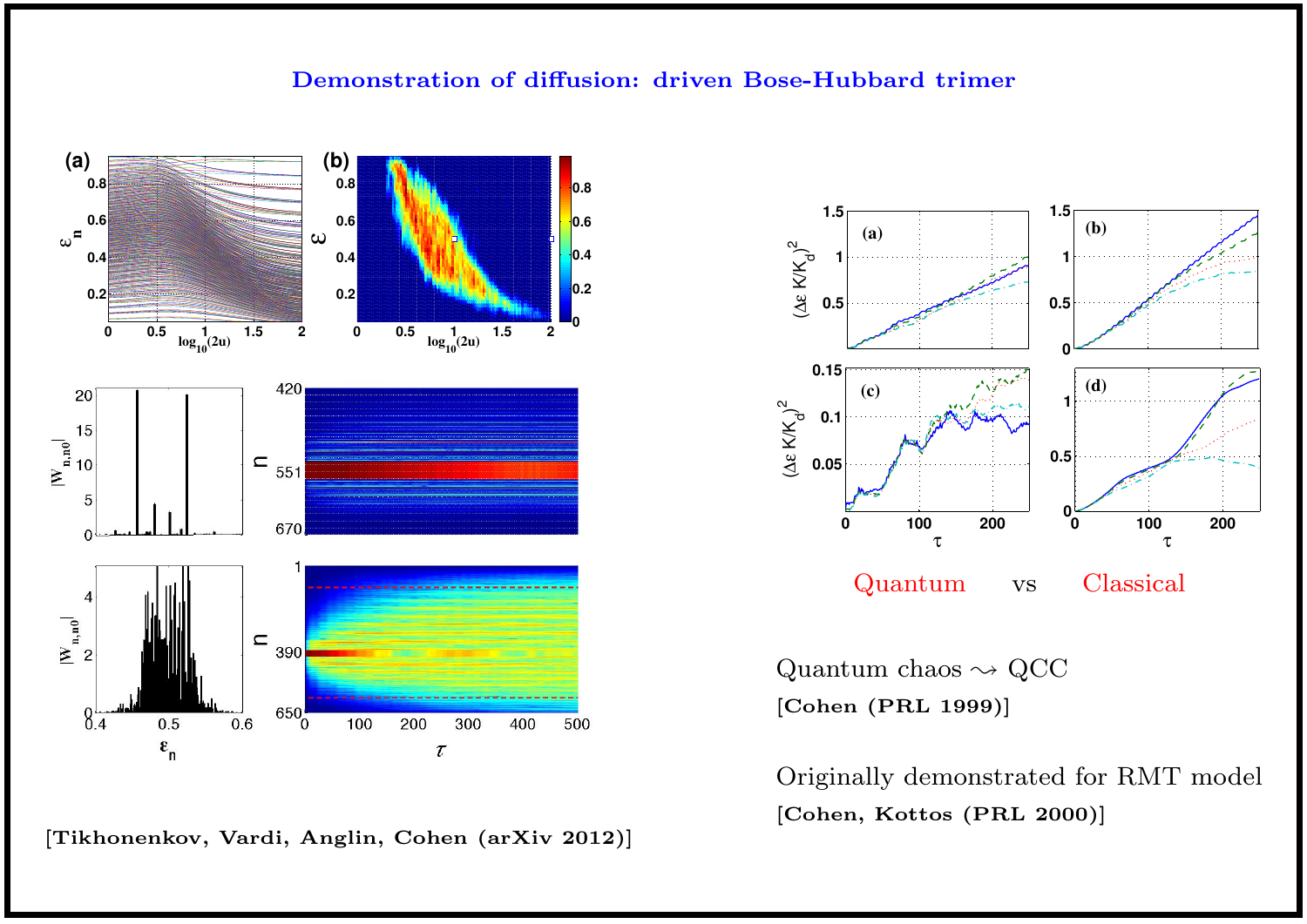### The "sparsity" of weakly chaotic driven systems

$$
\mathcal{H}_{\text{total}} = \text{diag}\{E_n\} - f(t)V_{nm}
$$



$$
w_{n,m}^{\nu} = \nu |V_{nm}|^2
$$



[not a Gaussian matrix...]



[log-wide distribution]



 $[median \ll mean]$ 

- Stotland, Budoyo, Peer, Kottos, Cohen (2008),
- Stotland, Cohen, Davidson (2009),
- Stotland, Kottos Cohen  $(2010),$
- Stotland, Pecora, Cohen (2010,2011)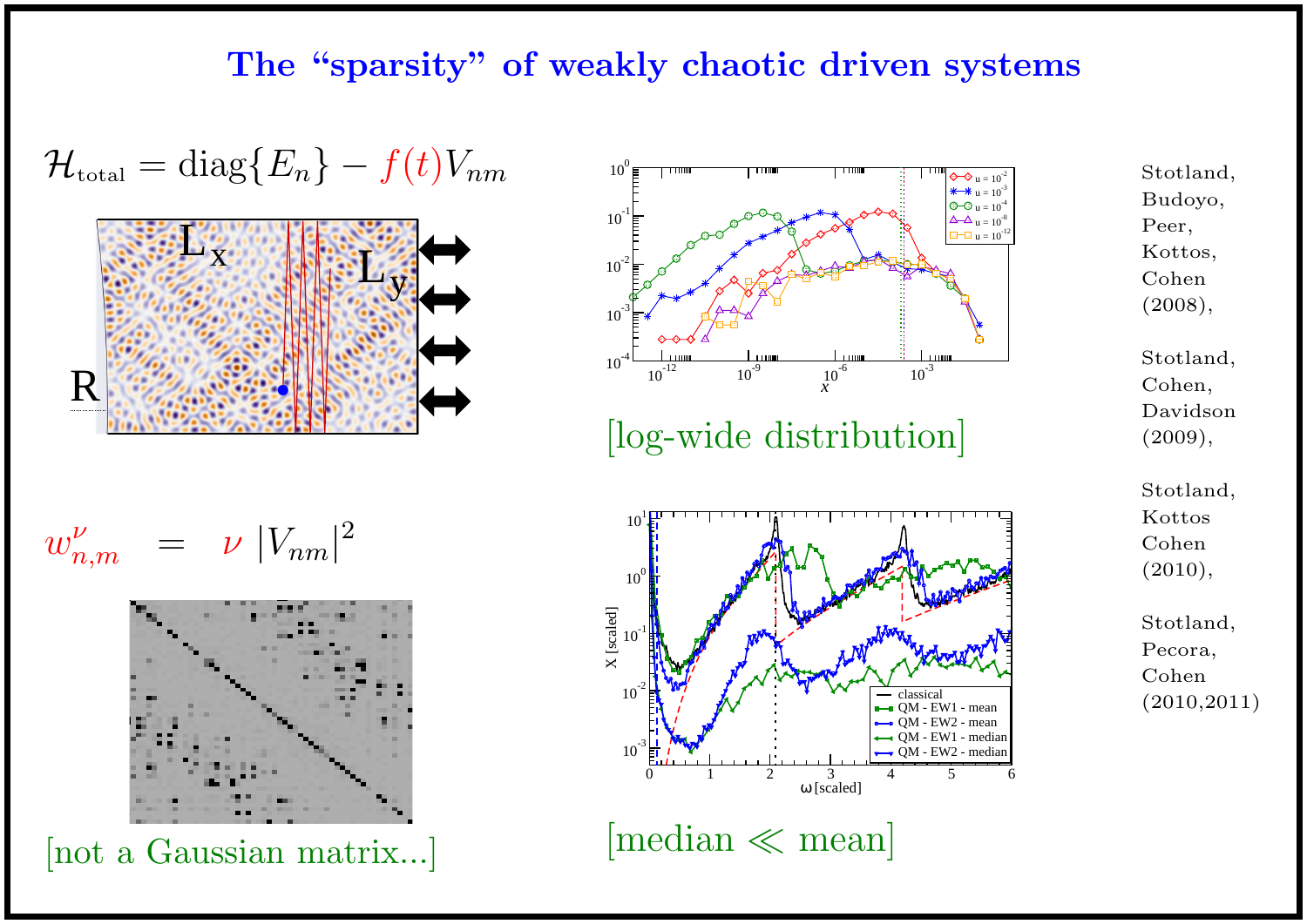The NESS of a "sparse" system

$$
w_{nm} = w_{nm}^{\beta} + w_{nm}^{\nu} = w_{nm}^{\beta} + \nu g_{nm}
$$
  

$$
\frac{w_{nm}^{\beta}}{w_{mn}^{\beta}} = \exp\left[-\frac{E_n - E_m}{T_B}\right], \qquad g_{nm} = g_{mn}
$$

 $w^{\nu}$  by themselves - induces diffusion / ergodization  $w^{\beta}$  by themselves - leads to equilibrium Combined - leads to NESS

Linear response and traditional FD:  $\,$ Glassy response and Sinai physics: [within a wide crossover regime] Semi-linear response and Saturation:

$$
\nu \times \{g\} \ll \{w^{\beta}\}
$$

 $\beta$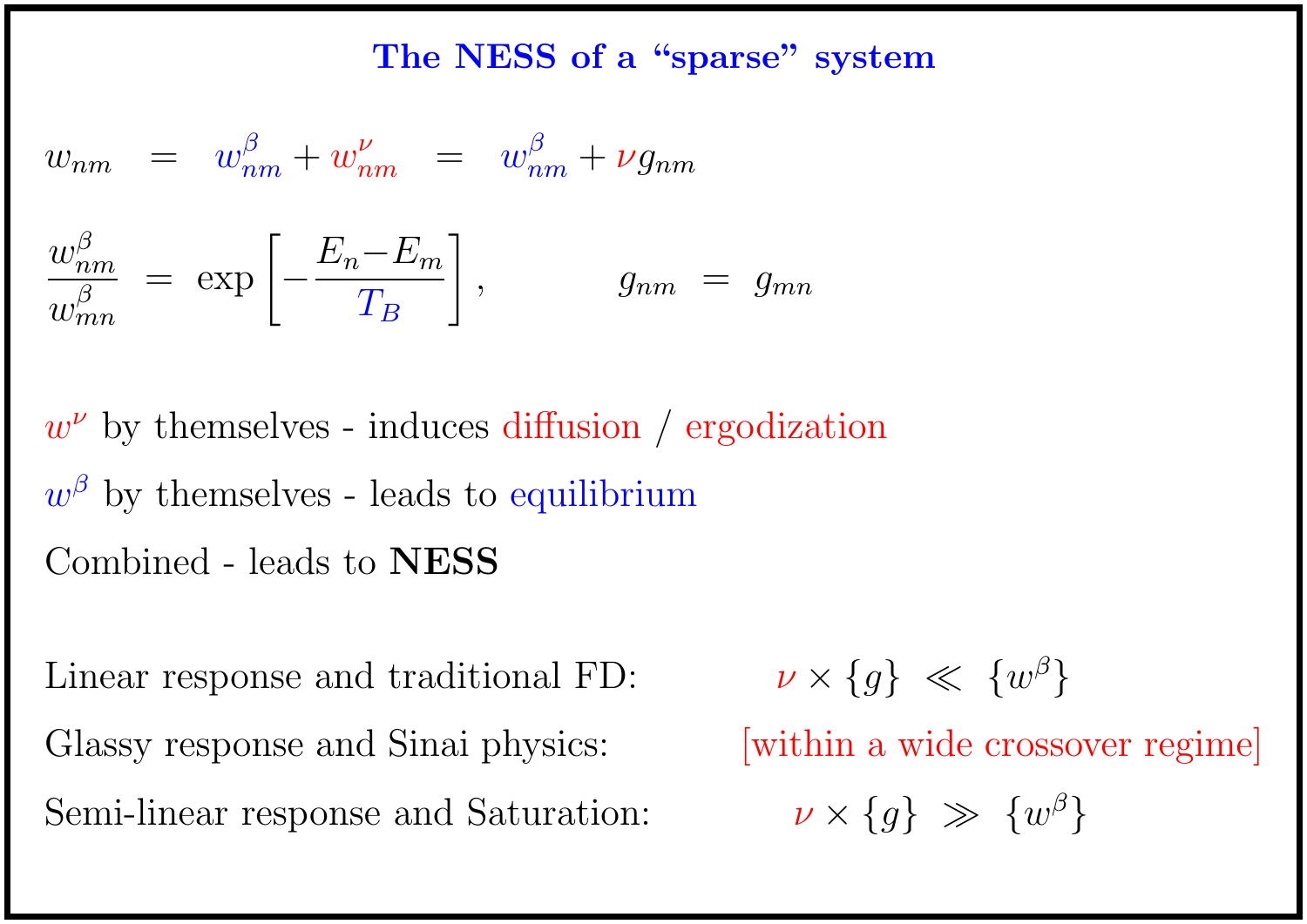$$
w_{nm} = w_{nm}^{\beta} + w_{nm}^{\nu} = w_{nm}^{\beta} + \nu g_{nm}
$$
  

$$
\dot{w} = \text{rate of heating} = \frac{D(\nu)}{T_{\text{system}}}
$$
  

$$
\dot{Q} = \text{rate of cooling} = \frac{D_B}{T_B} - \frac{D_B}{T_{\text{system}}}
$$

Hence at the NESS:

$$
T_{\text{system}} = \left(1 + \frac{D(\nu)}{D_B}\right) T_B
$$
  

$$
\dot{Q} = \dot{W} = \frac{1/T_B}{D_B^{-1} + D(\nu)^{-1}}
$$

Experimental way to extract response:

$$
D(\nu) = \frac{\dot{Q}(\nu)}{\dot{Q}(\infty) - \dot{Q}(\nu)} D_B
$$



 $D(\nu)$  exhibits LRT to SLRT crossover

$$
D(\nu) \quad = \quad \left[ \overline{\left( \frac{w_n}{w_\beta + w_n} \right)} \right] \left[ \overline{\left( \frac{1}{w_\beta + w_n} \right)} \right]^{-1}
$$

$$
D_{\text{[LRT]}} = \overline{g_n} \nu \qquad \text{[weak driving]}
$$
  

$$
D_{\text{[SLRT]}} = [\overline{1/g_n}]^{-1} \nu \qquad \text{[strong driving]}
$$

Expressions above assume n.n. transitions only.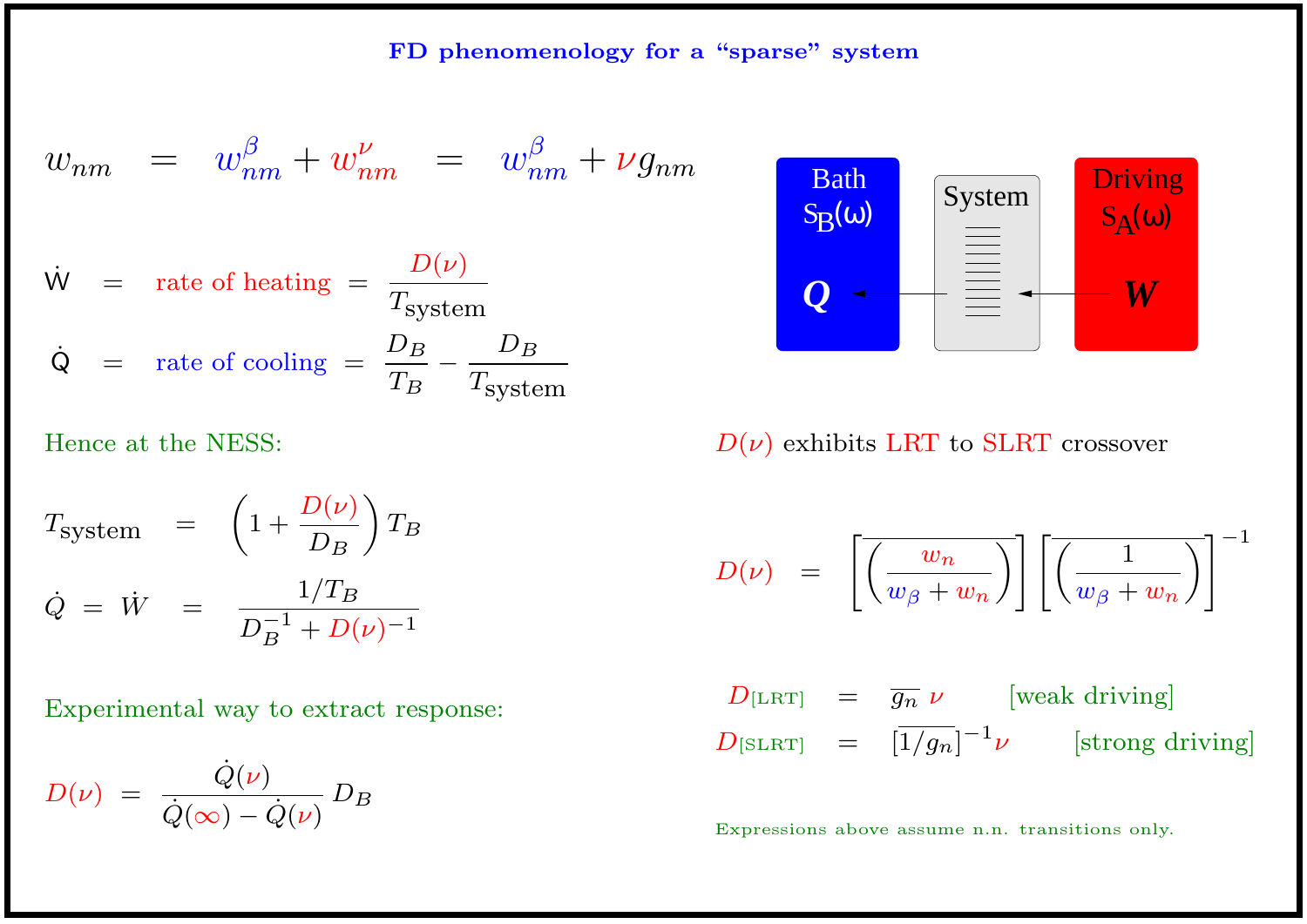#### **Conclusions**

- Wigner ( $\sim$  1955): "The perturbation is represented by a random matrix whose elements are taken from a Gaussian distribution." Not always...
- 1. "weak quantum chaos"  $\implies$  log-wide distribution, "sparsity" and "texture"
- 2. The heating  $\sim$  a percolation process.
- 3. Resistors network calculation to get the response coefficient.
- 4. RMT modeling  $\rightsquigarrow$  generalization of the VRH estimate.
- 5. Experimental fingerprint: semi-linear response characteristics.
- 6. SLRT applies if the driving is stronger then the background relaxation.
- 7. The stochastic NESS has glassy characteristics (wide distribution of microscopic temperatures).
- 8. Definition of effective NESS temperature, and extension of the F-D phenomenology.
- 9. For very strong driving quantum saturation of the NESS temperature  $(T \to T_\infty)$ .
- 10. Topological aspects: The emergence of the Sinai regime.
- 11. Topological term in the formula for the heating rate.
- 12. Applications: beyond the "Drude formula" and beyond the "Wall formula".